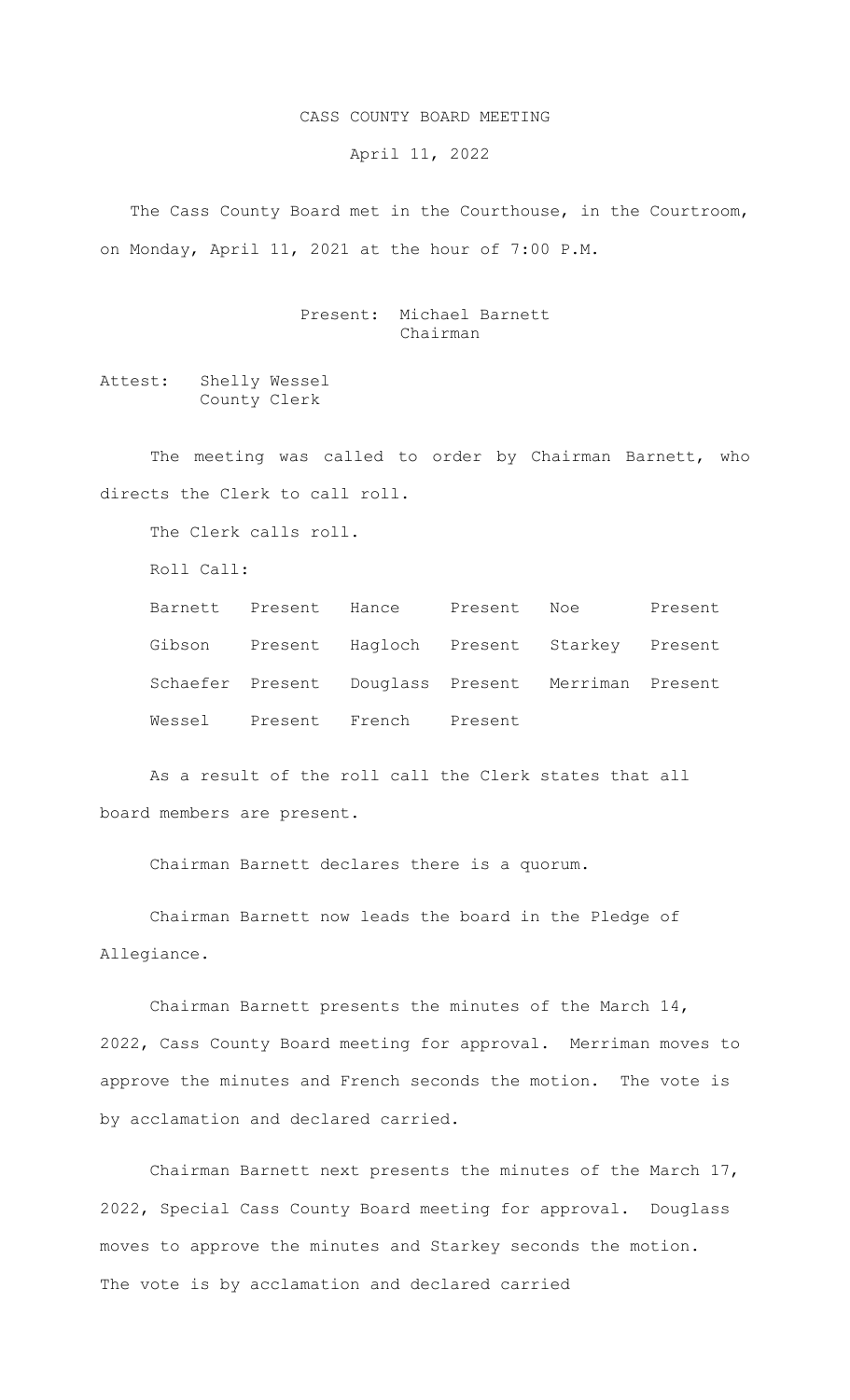Noe, reports the Courthouse and Jail Committee met on April 7, 2022, and approved all bills as presented.

Hagloch, reporting for the Road and Bridge Committee, reports the committee met on April 4, 2022 and approved all bills.

Icenogle reports that IDOT has appropriated emergency funding for the repairs of 2 intersections located at RTE 125/Arenzville Road and Rte 67 & Rte 125. Weather permitting the repairs will start on Wednesday, April 12, 2022.

Merriman, Chairman of the Public Safety, Environment and Housing Committee, met on March 28, 2022. An ESDA report was received from Roger Lauder.

 The Animal Control Commission met on March 24, 2022. The requirements for establishing a new dog pound were received.

Hance, reporting for the Housing Authority, reports the Health Board was grateful for the opportunity to get rid of the old electronics and they thanked the county board.

A Spring/Summer tire program was discussed with Francy at the Cass County Health Department.

Gibson reports the Health Department continues to do Covid-19 testing two days a week. Free masks and testing kits are available at the Health Department.

The Health Department is looking for a Nurse Practitioner and a replacement for Dr. Curry since he will be retiring soon.

 Merriman, Chairman of the Supervisor of Assessment's Committee, reports the Assessor's Office received 260 complaints and the Board of Review has held 8 hearings. The next meeting will be held on April 25, 2022.

Schaefer reports that Policy and Procedures met on April 6, 2022 to discuss the employee policy for Jury Duty Pay.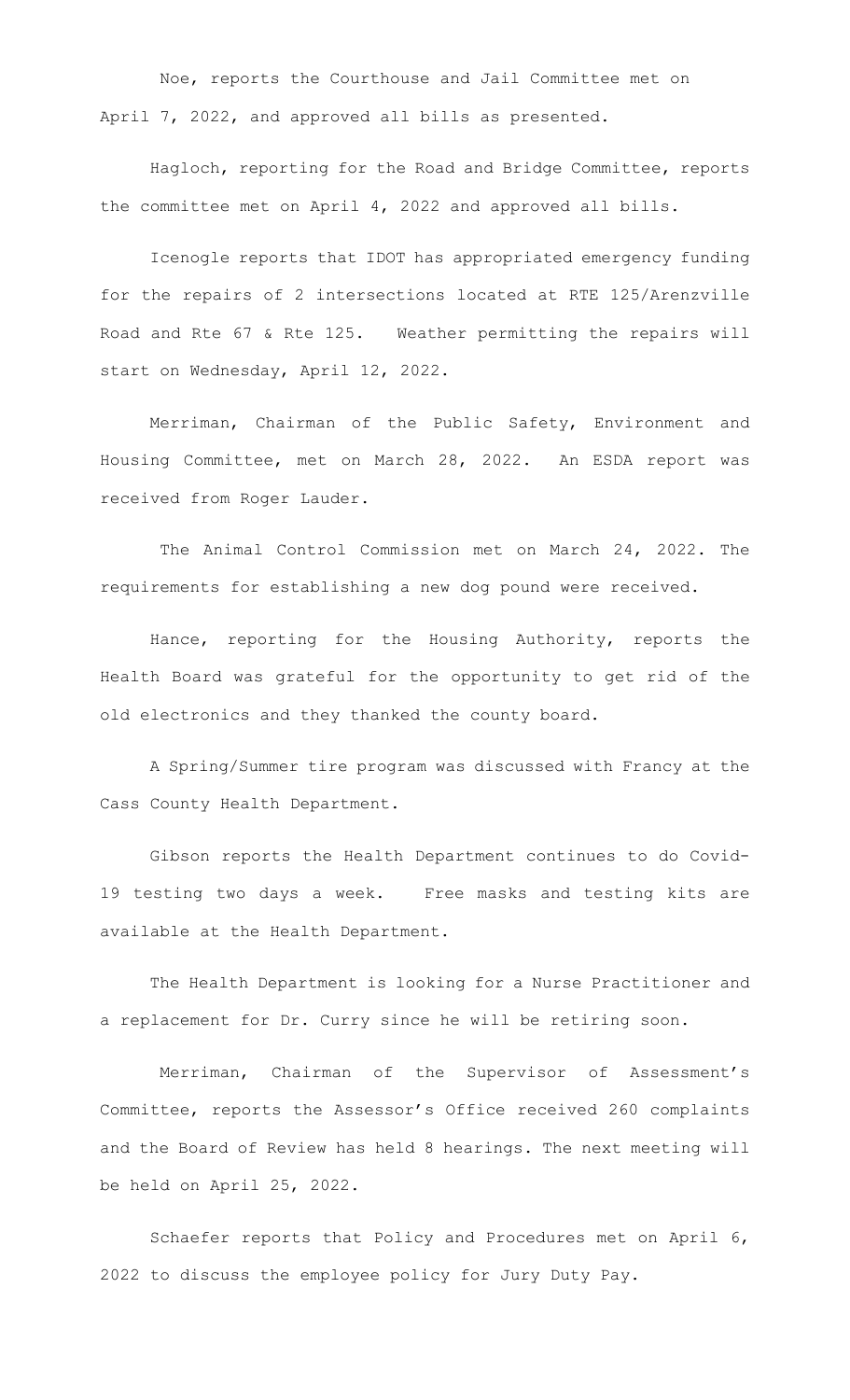Hagloch reports E-9-1-1 met on March 28, 2022 and approved all bills. There are no reports from the following committees: Finance and Judiciary Legislative Transit Economic Development

Insurance and Bonds

Arenzville Rural Water

OEDC

OEDC Tourism

Mental Health

Liquor Control

TIF

Chairman Barnett reports he was contacted by Ryan MGanny from US – Solar about the development of smaller solar farms for homes and businesses in Cass County. An informational meeting will be held in May.

The Chairman now moves on to New Business:

Chairman Barnett presents the appointment of Harold Dean Nordsiek to the Beardstown Sanitary District and Melvin "Moe" Witherell, Jr. to the Oakford Fire Protection District. A motion to approve the appointments is made by Schaefer and seconded by Gibson. The vote is by acclamation and declared carried.

(See Attached Appointments)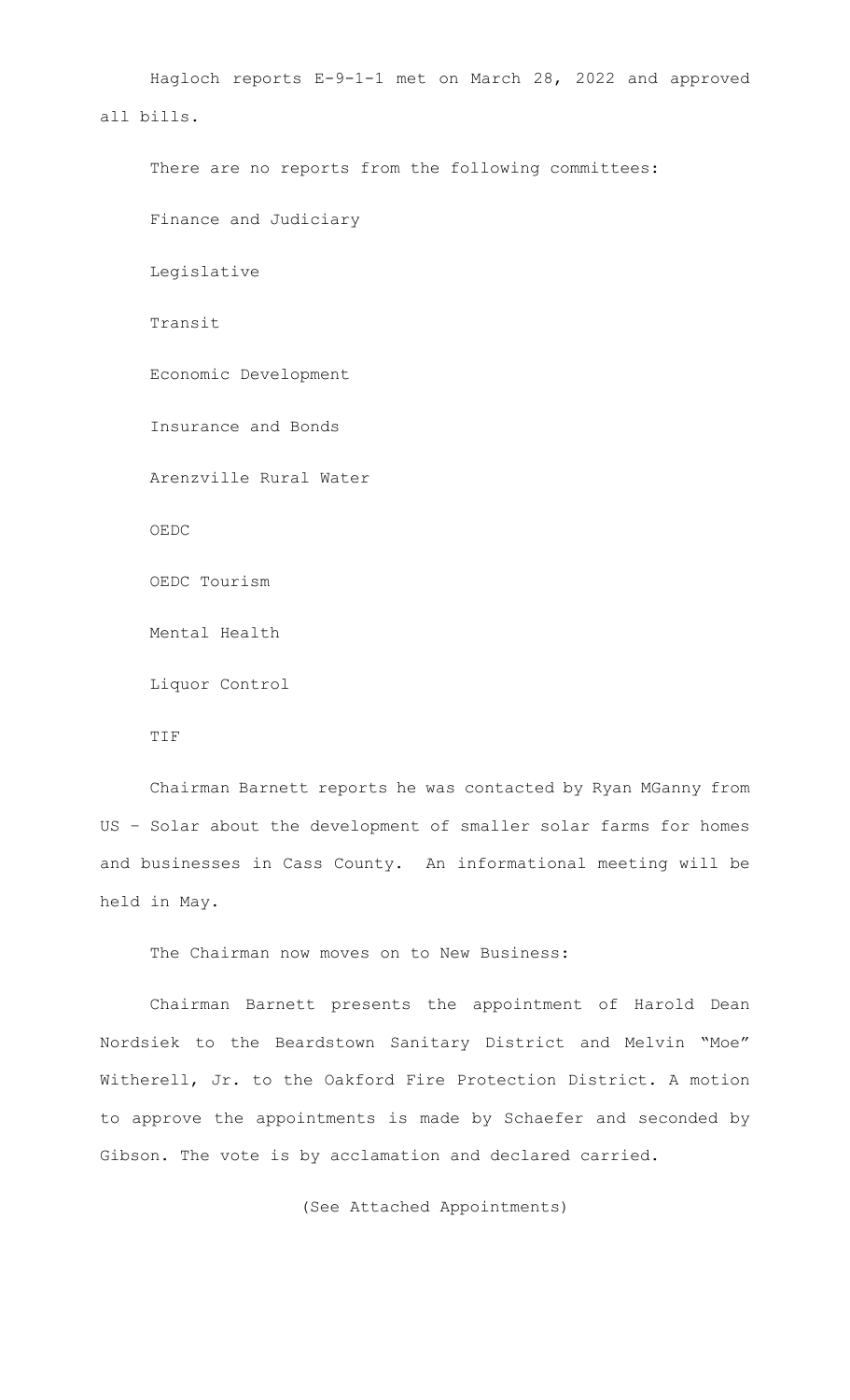Chairman Barnett recommends approval authorizing the Cass County Board Chairman and Cass County Clerk to sign documents to expedite Bridge Project CH9, pending IDOT approval. A motion to approve the authorization of signature is made by Merriman and seconded by French. The vote is by acclamation and declared carried.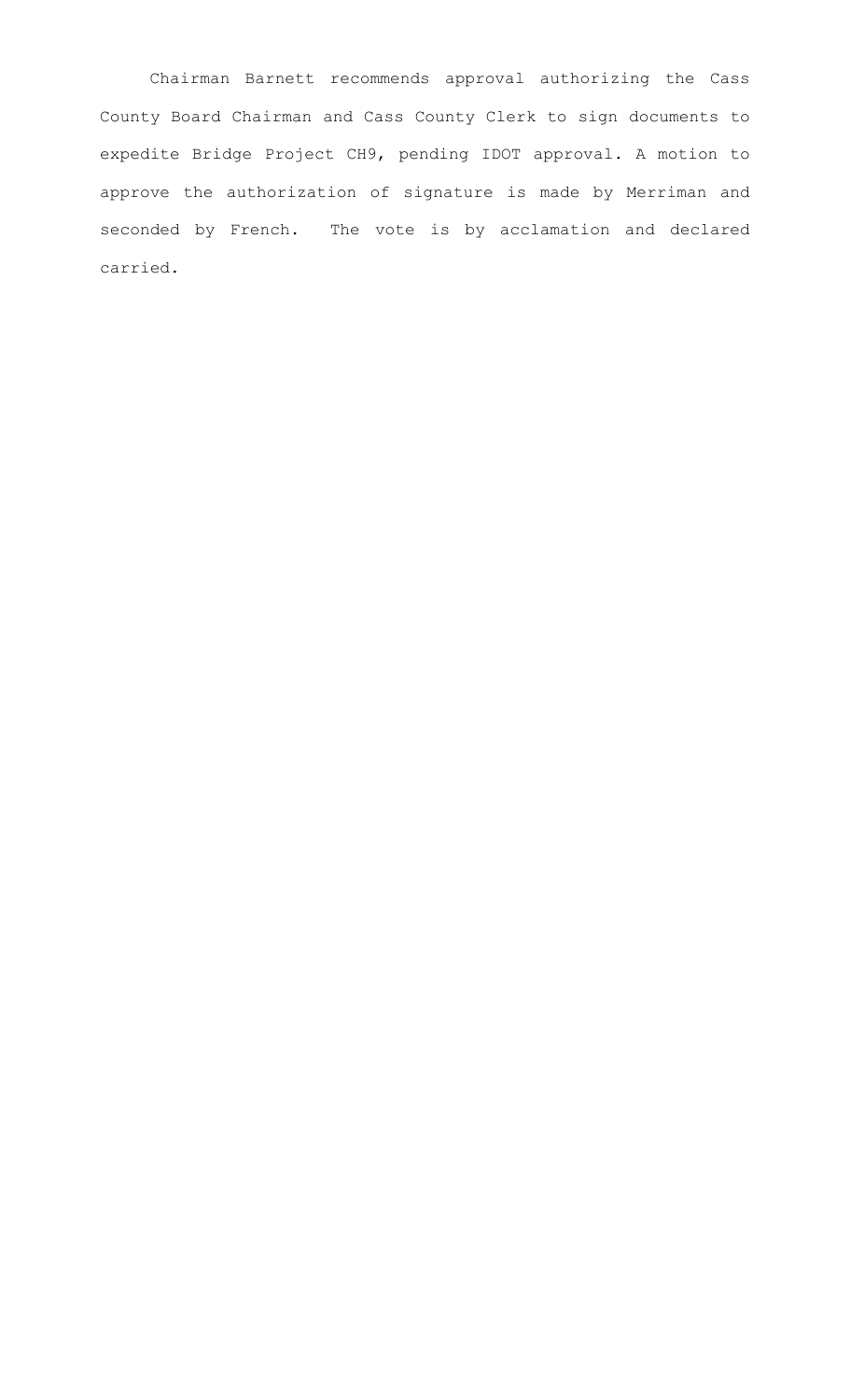Chairman Barnett recommends approval authorizing the Cass County Board Chairman and Cass County Clerk to sign documents to expedite General Maintenance Lettings for Cass County and Cass County Townships for FY 2022, pending IDOT approval. A motion to approve the authorization of signature is made by Hance and seconded by Hagloch. The vote is by acclamation and declared carried.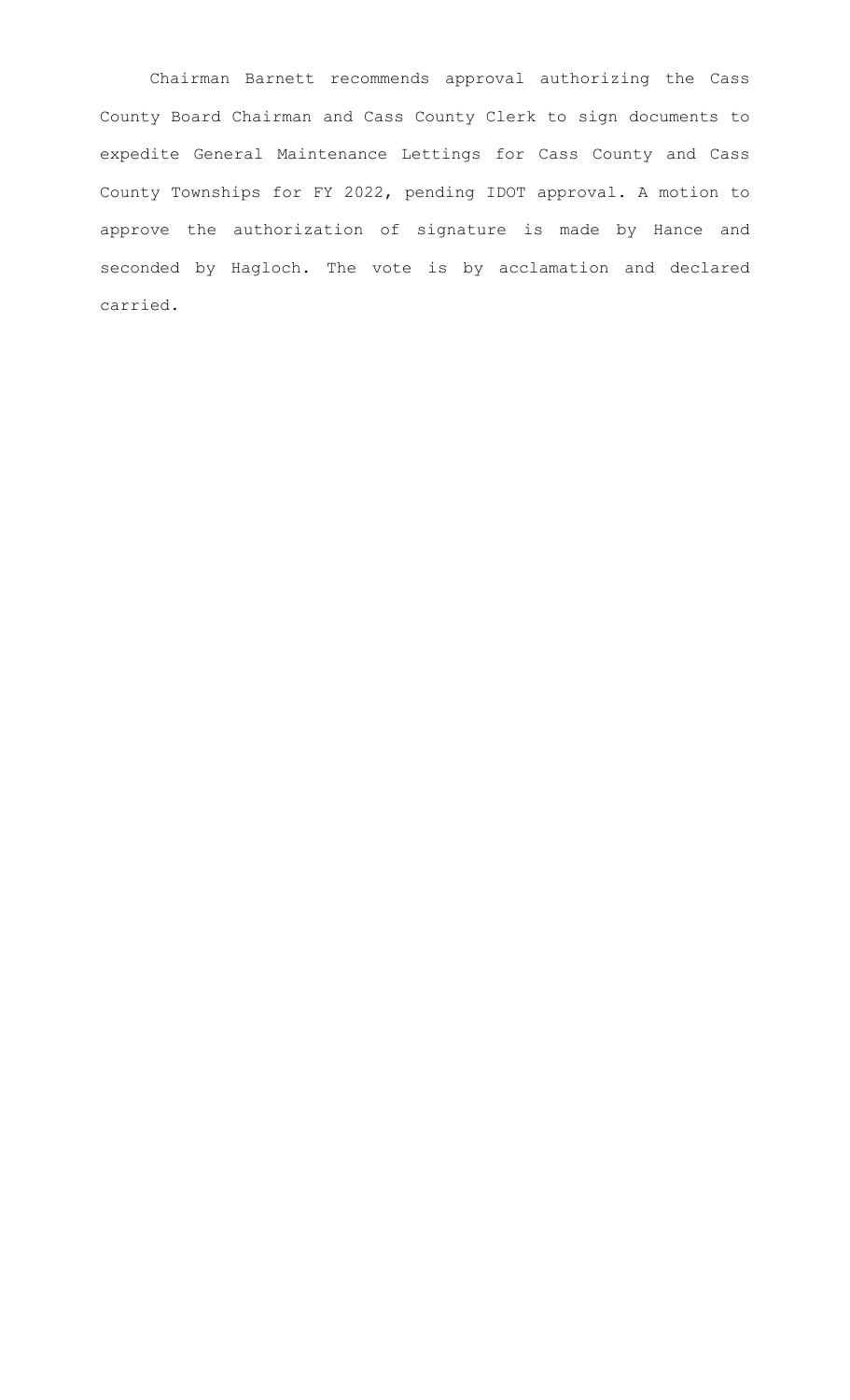The board discussed the interest in having another electronics cleanup on March 25, 2023. This will be revisited once an agreement from BLH is received.

Chairman Barnett presents for approval the Amendment to Section 3.5 of the Employee Policy Manual (Jury Pay). A motion to approve the amendment is made by Gibson and seconded by French.

The Chairman directs the Clerk to call roll.

The Clerk calls roll.

Roll Call:

| Barnett      | Yes | Hance        | Yes | Noe      | Yes |
|--------------|-----|--------------|-----|----------|-----|
| Gibson       | Yes | Hagloch Yes  |     | Starkey  | Yes |
| Schaefer Yes |     | Douglass Yes |     | Merriman | Yes |
| Wessel       | Yes | French       | Yes |          |     |

As a result of the roll call, the Clerk states that all members present have voted in the affirmative. Chairman Barnett declares the motion carried.

(See Attached Amendment)